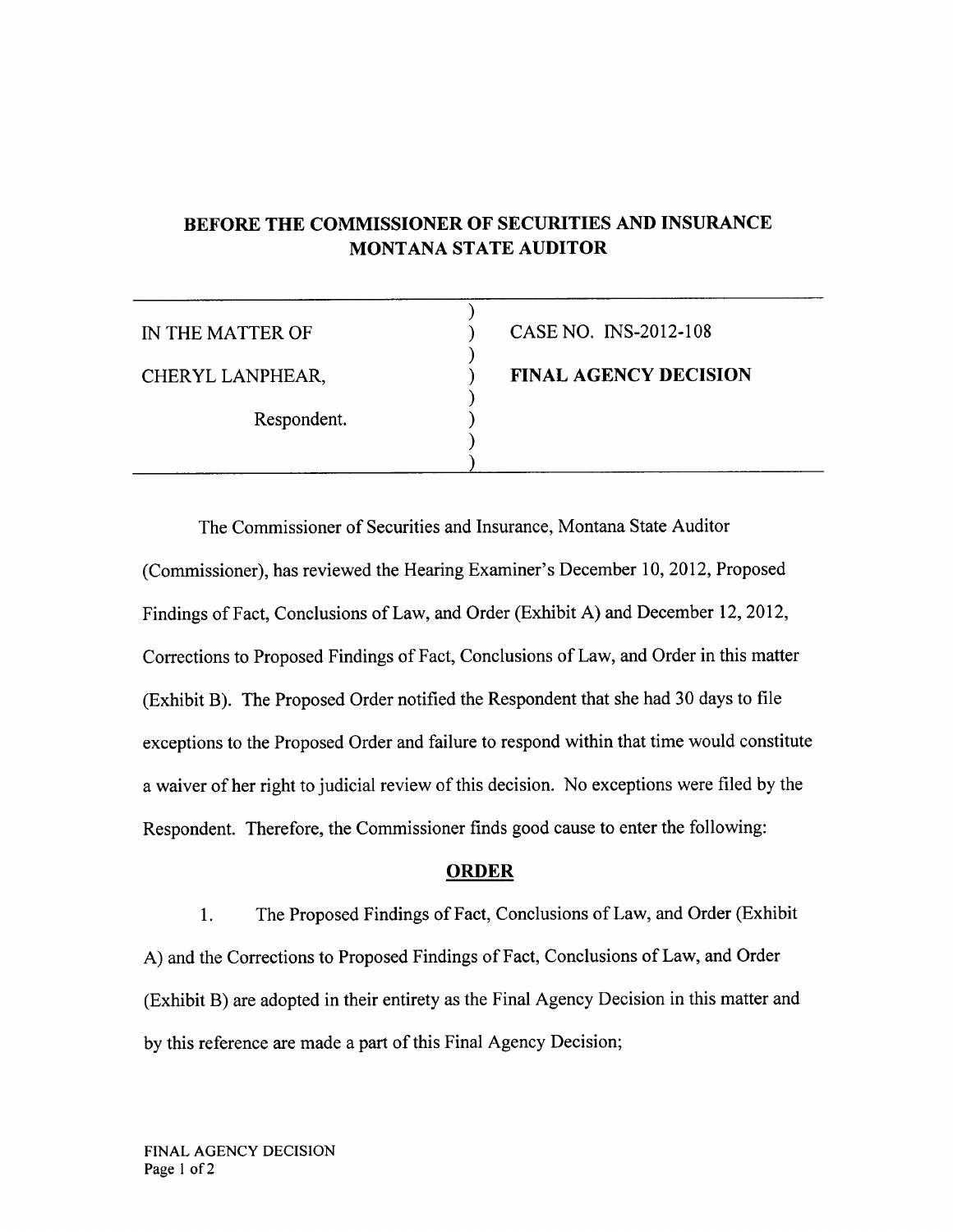2. The Insure Montana Program properly requested repayment of the premium assistance subsidy payments of \$2,857.24 received by Cheryl Lanphear.

3. Since Cheryl Lanphear repaid the premium assistance subsidy payments of \$2,857.24 to the Insure Montana Program in May, 2012, no further payment is due from her.

SO ORDERED this day of January, 2013.

MONICA J. LAVDEEN Commissioner of Securities and Insurance, Montana State Auditor

## **CERTIFICATE OF SERVIC**

I hereby certify the foregoing was served on the  $\mathbb{Z}^4$  day of January, 2013, to the

following:

#### **By Hand Delivery:**

Jennifer Massman Attorney Office of the Commissioner of Securities and Insurance, Montana State Auditor 840 Helena Avenue Helena, MT 59601

#### By US mail, first-class postage paid:

Ms. Cheryl Lanphear 821 West Mendenhall Bozeman, MT 59715

**FINAL AGENCY DECISION** Page 2 of 2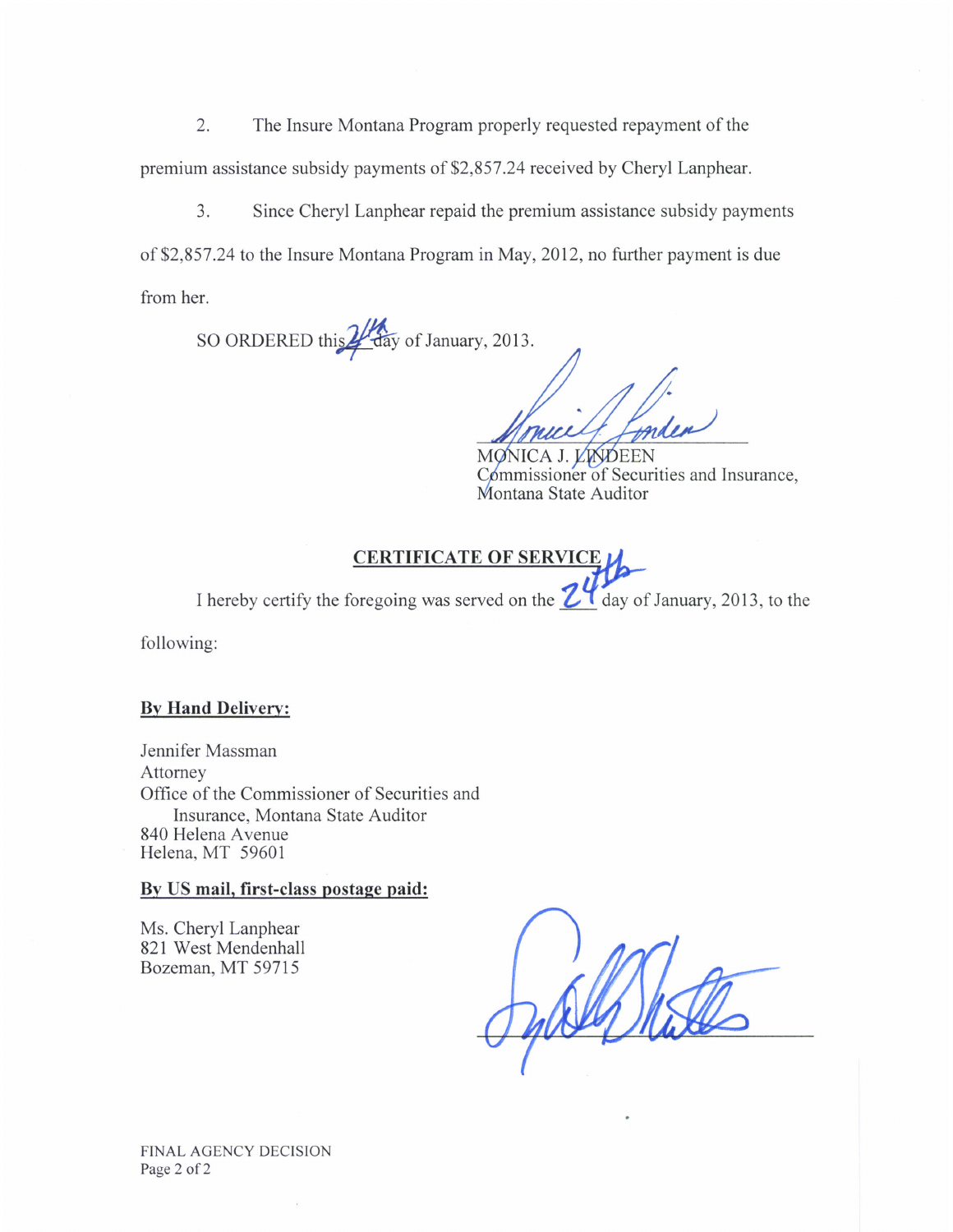# BEFORE THE MONTANA STATE AUDITOR AND COMMISSIONER OF INSURANCE AND SECURITIES HELENA, MONTANA

| ŏΠ | IN THE MATTER OF: | Case No. INS-2012-108      |
|----|-------------------|----------------------------|
| 9  |                   |                            |
|    | CHERYL LANPHEAR,  | HEARING EXAMINER'S         |
| 10 |                   | <b>PROPOSED</b>            |
|    | Petitioner.       | FINDINGS OF FACT,          |
| 11 |                   | CONCLUSIONS OF LAW,        |
|    |                   | <b>ORDER</b><br><b>AND</b> |

 $\mathbf{1}$ 

2

3

4

5

6

7

 $\mathbf{R}$ 

12

Pursuant to mailed notice, on Wednesday, August 22, 2012, at 13 the Office of the Commissioner of Securities and Insurance, 14 Montana State Auditor (CSI), a contested case hearing was 15 conducted by the undersigned Hearing Examiner in this matter.  $16$ The hearing was conducted pursuant to the hearing and appeals 17 provisions of the Montana Insurance Code (Mont. Code Ann. §§ 33-18 19 1-101, et seq.); the contested case provisions of the Montana  $20$ Administrative Procedure Act (Mont. Code Ann. §§ 2-4-601, et  $21$ seq.); and Montana's statutory, public participation in 22 governmental operations notice and hearing provisions (Mont. Code 23 Ann. §§ 2-3-101, et seq.). 24

At the contested case hearing, Jennifer Massman, Legal 25 Counsel for the Commissioner of Securities and Insurance, Montana  $26$ HEARING EXAMINER'S PROPOSED FINDINGS OF FACT, CONCLUSIONS OF LAW, AND ORDER -

**EXHIBIT** 

Δ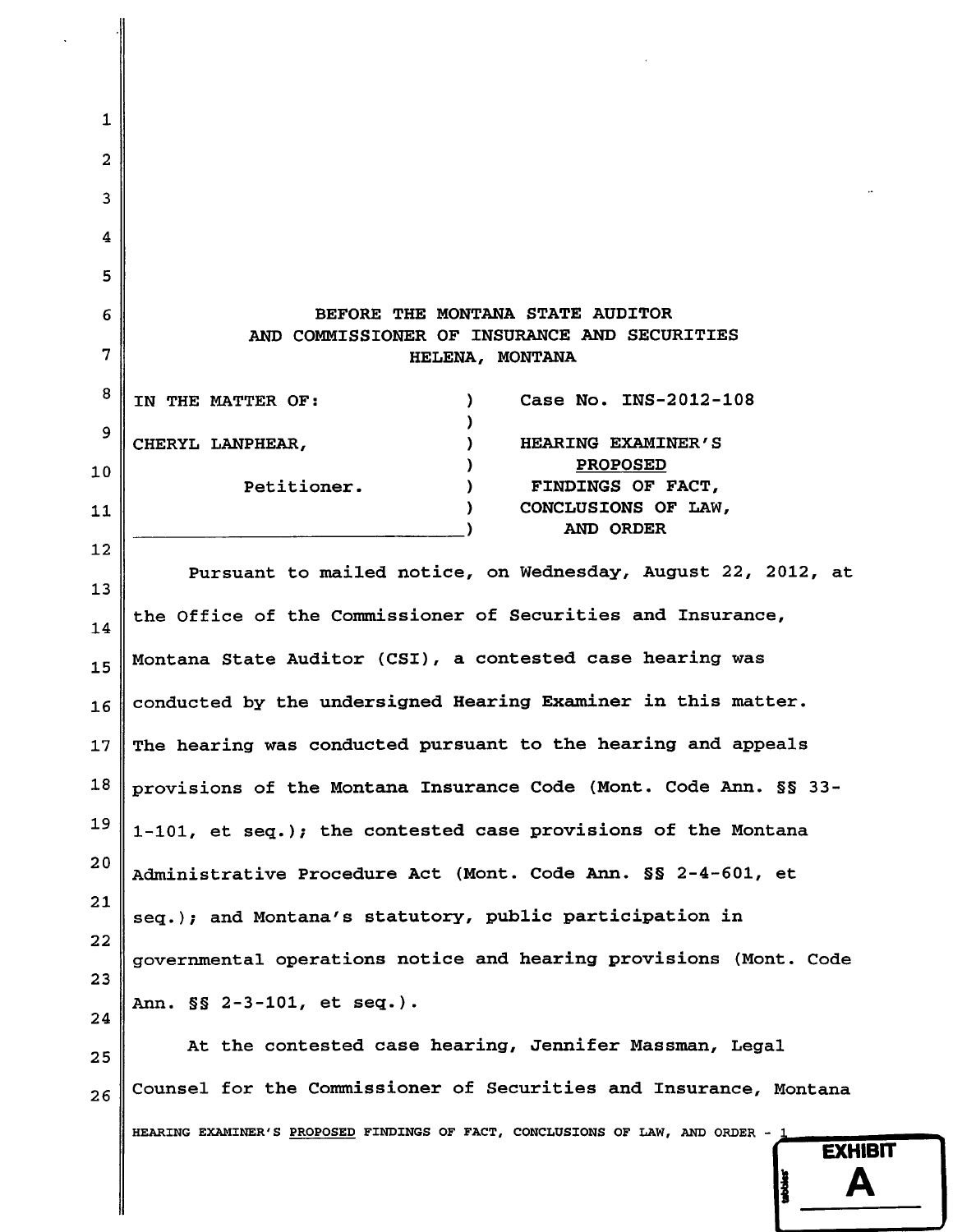1 2 State Auditor (Commissioner), represented the CSI. Respondent, Cheryl Lanphear (Lanphear) appeared pro se via telephone.

Testimony was received on behalf of CSI from Jill Sark, director of the Insure Montana Program. Lanphear presented testimony on behalf of herself.

7 I 9 10 11 L2 13 14 15 16 L7 18 19 20 2L 22 23 24 25 The following documentary Exhibits were received into evidence via stipulation of the parties: Insure Montana <sup>2009</sup> Renewal Application of Merlin & Associates dated October 6, 2008, (Exhibit 1); April 19, 2010, letter from Rosalie Melin of Big Sky Insurance Associates, LLC, to Blue Cross Blue Shield of Montana (Exhibit 2); Insure Montana Purchasing Pool Change Report Form of Big Sky Insurance Associates, LLC, dated April 19, 2010, (Exhibit 3); Insure Montana Employee Premium Assistance Application signed by Cheryl Lanphear and dated April 19, 2010, (Exhibit 4); BlueCross BlueShield Insure Montana 2011 Group HeaLth Benefits Plan Employer ELection Form of Big Sky Insurance Associates, LLC, dated November 2, 2010, (Exhibit 5); BlueCross BlueShield Insure Montana 2012 Group Health Benefits Plan Employer Election Form of Big Sky Insurance, LLC, dated November 23, 2011, (Exhibit 6); March 23, 2012, letter from Rosalie Melin of Big Sky Insurance Associates, LLC to CSI Auditor Janes Oster, with enclosures consisting of: two CSI Insure Montana Hnployee Assistance Opt-fn Forms and a March 15, 2OL2,

26

3

4

5

6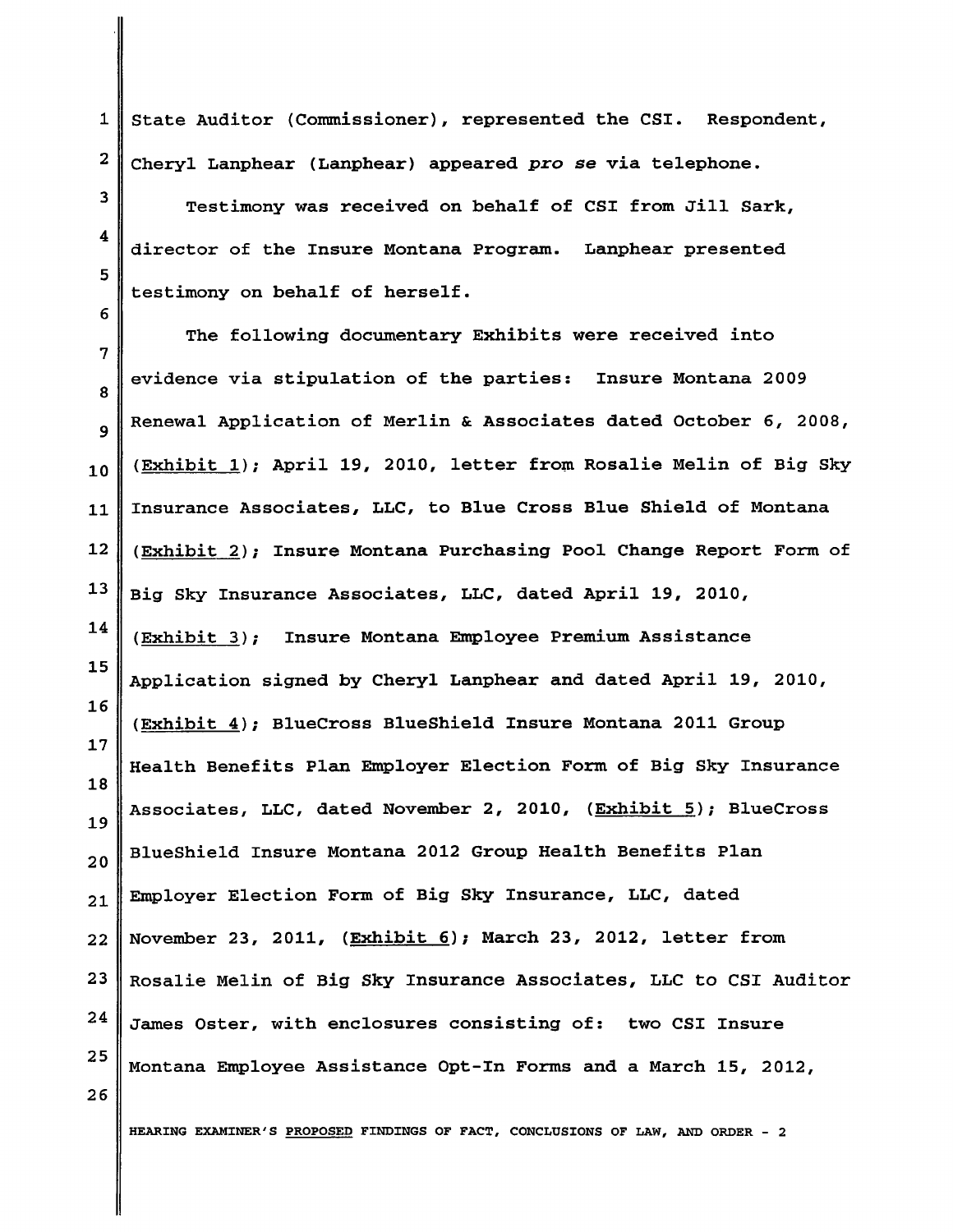1 2 3 4 5 5 7 8 9 10 11 L2 13 L4 15 15 I7 18 Letter from Stacy Lanphear to CSI Auditor James Oster (Exhibit 7); April 3, 2012, letter from CSI Auditor James Oster to Cheryl Lanphear (Exhibit 8); April 3, 2012, e-mail from Tom Melin/Rosalie Melin to Jill Sark (Exhibit 9); April 19, 2012, e-mail from Jill Sark to Tom/Rosalie Melin and an April 18, 2012, e-mail from Tom Melin to Jill and James Sark (Exhibit 10); April 19, 2012, e-mail from Jill Sark to Tom Melin and James Oster and an April 19, 2012, e-mail from Tom Melin to Jill Sark and James Oster (Exhibit 11); April 24, 2012, e-mail from Jill Sark to Cheryl Lanphear, an April 23, 2012, e-mail from Cheryl Lanphear to Jill Sark and Renee Little, and an April 20, 2012, e-mail from Cheryl Lanphear to Jill Sark and Renee Little (Exhibit 12); May 1, 2012, letter from Cheryl- Lanphear to the Montana CSI (Exhibit 13); May 1, 2012, Insure Montana Plan of Operation (Exhibit  $14$ ); and Section 202-1 of the Insure Montana Policy Manual regarding payments (Exhibit 15).

19 20 2L 22 23 24 25 The following documentary Exhibits also were received into evidence via stipulation of the parties: April 3, 2012, letter from James Oster to Cheryl Lanphear (Exhibit A); April 19, 2012, e-mail to Jill Sark and Renee Little from Tom Melin, an April 19, 2012, e-mail from Jill Sark to Big Sky Insurance, James Oster, and Renee Little, and an April 19, 2012, e-mail from Tom Melin to Jill Sark and James Oster (Exhibit B); April 19, 2012, e-mail

26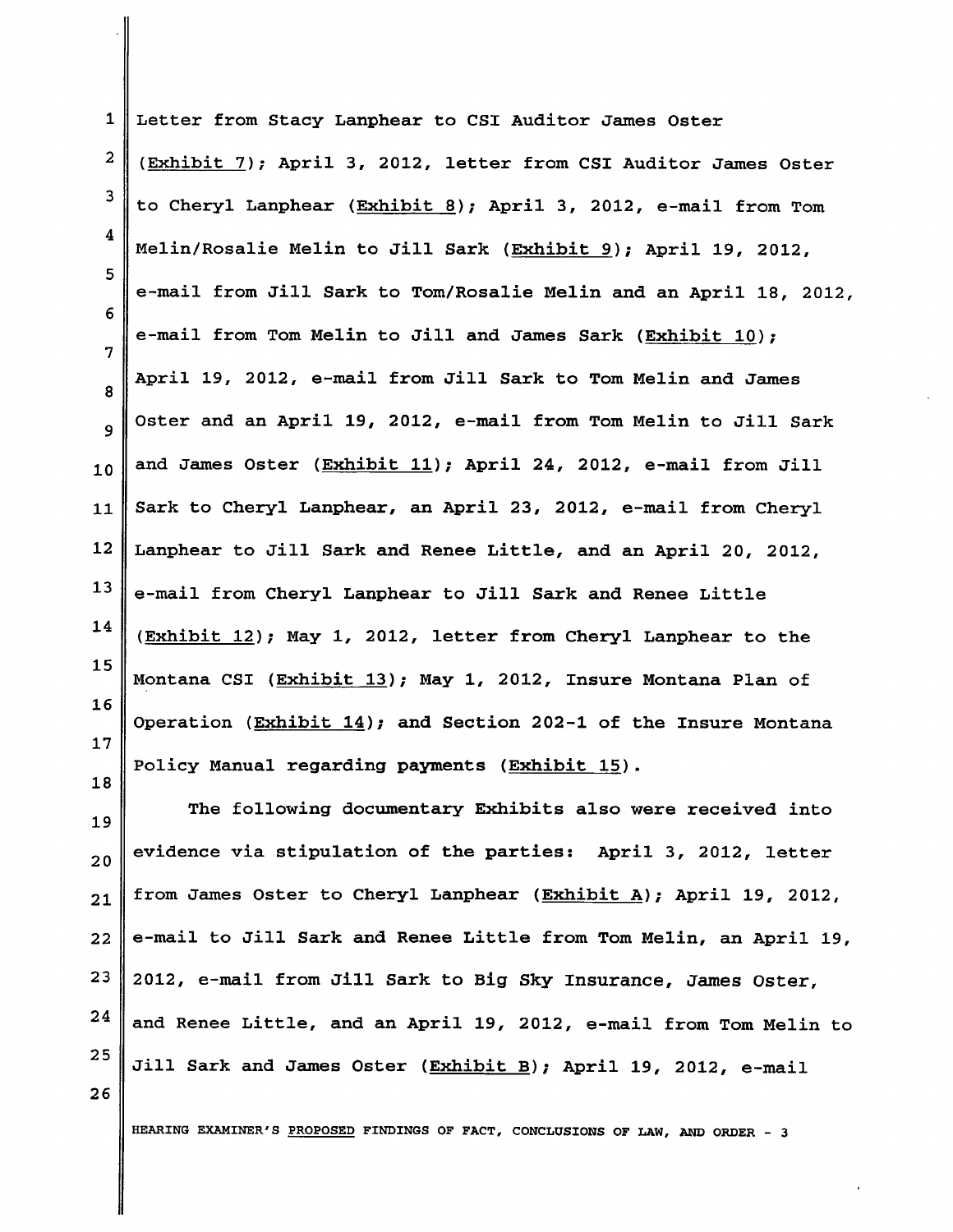| $\mathbf{1}$   | from Tom Melin to Lanphear Insurance/Rosalie, an April 19, 2012,                |
|----------------|---------------------------------------------------------------------------------|
| $\mathbf{2}$   | e-mail from Jill Sark to James Oster and Renee Little, and an                   |
| 3              | April 18, 2012, e-mail from Tom Melin to Jill Sark and James                    |
| 4              | Oster (Exhibit C); April 18, 2012, letter from Insure Montana                   |
| 5              | Staff to Cheryl Lanphear (Exhibit F); CSI About Insure Montana                  |
| 6              | (Exhibit G); CSI Frequently Asked Questions (Exhibit H); CSI                    |
| $\overline{7}$ | Purchasing Pool - Premium Assistance program (Exhibit I); and CSI               |
| 8              | Insure Montana Topic - Completing the Insure Montana Employee                   |
| 9              |                                                                                 |
| 10             | annual online "Program Renewal" (Exhibit J).                                    |
| 11             | In addition, in June, 2012, the parties entered into a                          |
| 12             | "Statement of Agreed Facts" consisting of ten (10) factual                      |
| 13             | statements.                                                                     |
| 14             | From the testimonial and documentary evidence presented, the                    |
| 15             | Hearing Examiner makes the following proposed:                                  |
| 16             | FINDINGS OF FACT                                                                |
|                |                                                                                 |
| 17             | Jill Sark (Sark) has been the Director of the Insure<br>1.                      |
| 18             | Montana Program (Insure Montana or Program) since 2007.<br>$(\text{Tr. } 3 -$   |
| 19             | Prior to 2007, Sark worked for the Montana Department of<br>4.)                 |
| 20             | Public Health and Human Services in the public assistance area                  |
| 21             | for 24 years, followed by eight years as the Food Stamp Director.               |
| 22             |                                                                                 |
| 23             | $(Tr. 4-5.)$                                                                    |
| 24<br>25       | The Program was enacted by the 2005 Montana Legislature<br>2.                   |
|                | with a January 1, 2006, beginning date. (Tr. 7.) The Program                    |
| 26             | HEARING EXAMINER'S PROPOSED FINDINGS OF FACT, CONCLUSIONS OF LAW, AND ORDER - 4 |

 $\overline{G}$  .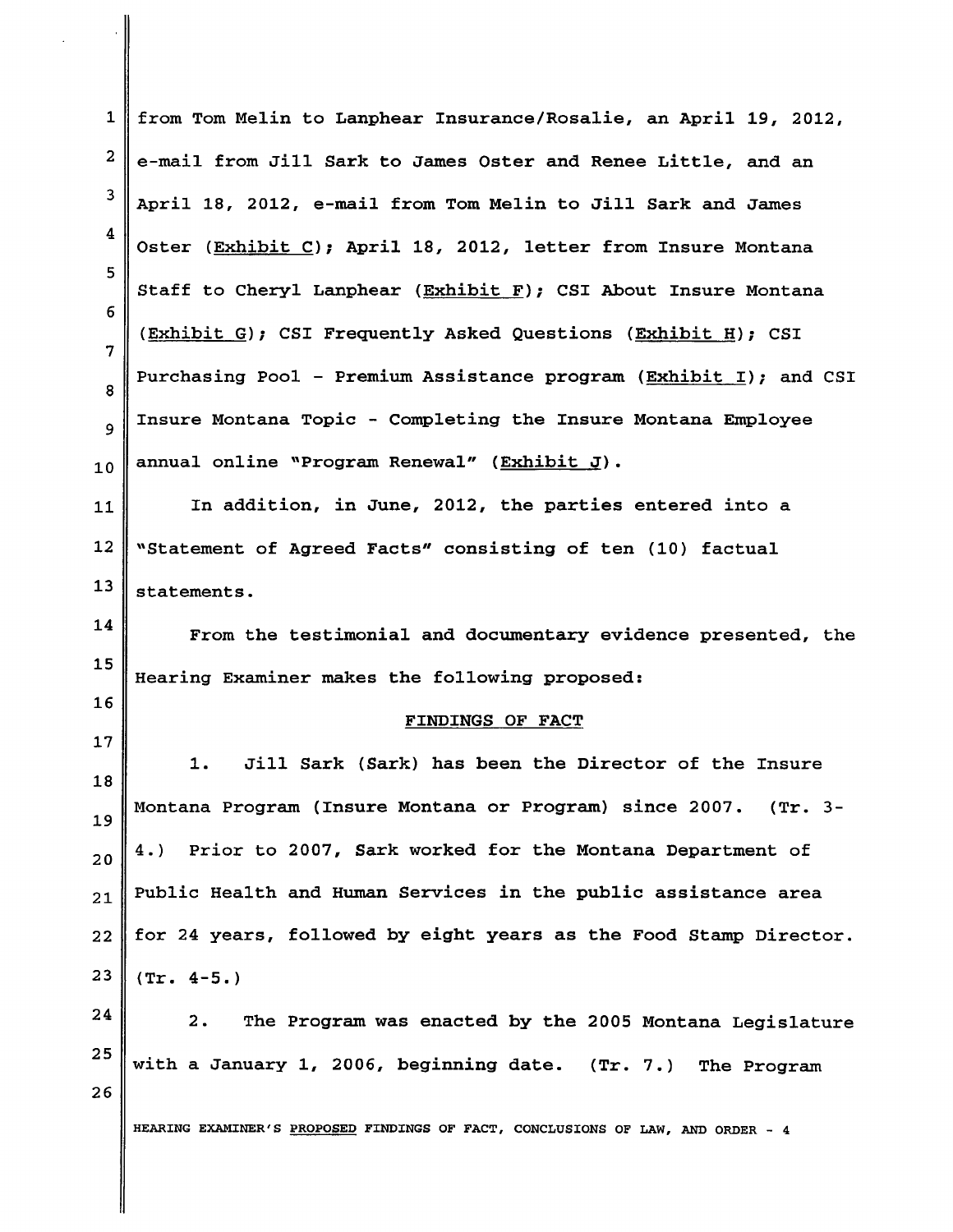$\mathbf 1$ 2 3 4 5 6 7 8 9 10 11 L2 13 L4 15 15 17 18 19 20 2L 22 23 24 2s 26 consists of: (i) a tax credit program, and (ii) a Small Business HeaLth Insurance Purchasing Pool (Pool) program. (Tr. 5-6.) 3. The tax credit program of Insure Montana provides refundable tax credits to businesses that provide group health insurance for their empLoyees. (Tr. 5.) The purpose of the tax credit is to offset some of the costs a participating business incurs in providing group heaLth insurance to its employees. (Tr. 5-6. ) 4. The purchasing Pool program of fnsure Montana provides refundable tax credits to participant businesses that provide group health insurance to its empLoyees. (Tr. 6.) The purpose of the PooI is to assist smaLl businesses "maintain" group health insurance, and also provide group insurance purchasing power.  $(d.d.)$  The Pool program is implemented by providing: (i) a monthly Premium Incentive Payment to a participant business that pays at least 50% of its employee's premium, in order to offset that business's cost by a percentage amount; and (ii) a direct subsidy in the form of a Premium Assistance Payment to an employee that pays a portion of his/her monthly premium cost, which is based on the amount of premium the employee pays out-of-pocket and the empLoyee's household in relation to a sliding scale of the FederaL Poverty Level (FPL). (Tr. 6, 26; Exhs. 14 and 15.) 5. In summary, Insure Montana encourages employer sponsored group health insurance by providing financial HEARING EXAMINER'S PROPOSED FINDINGS OF FACT, CONCLUSIONS OF LAW, AND ORDER - 5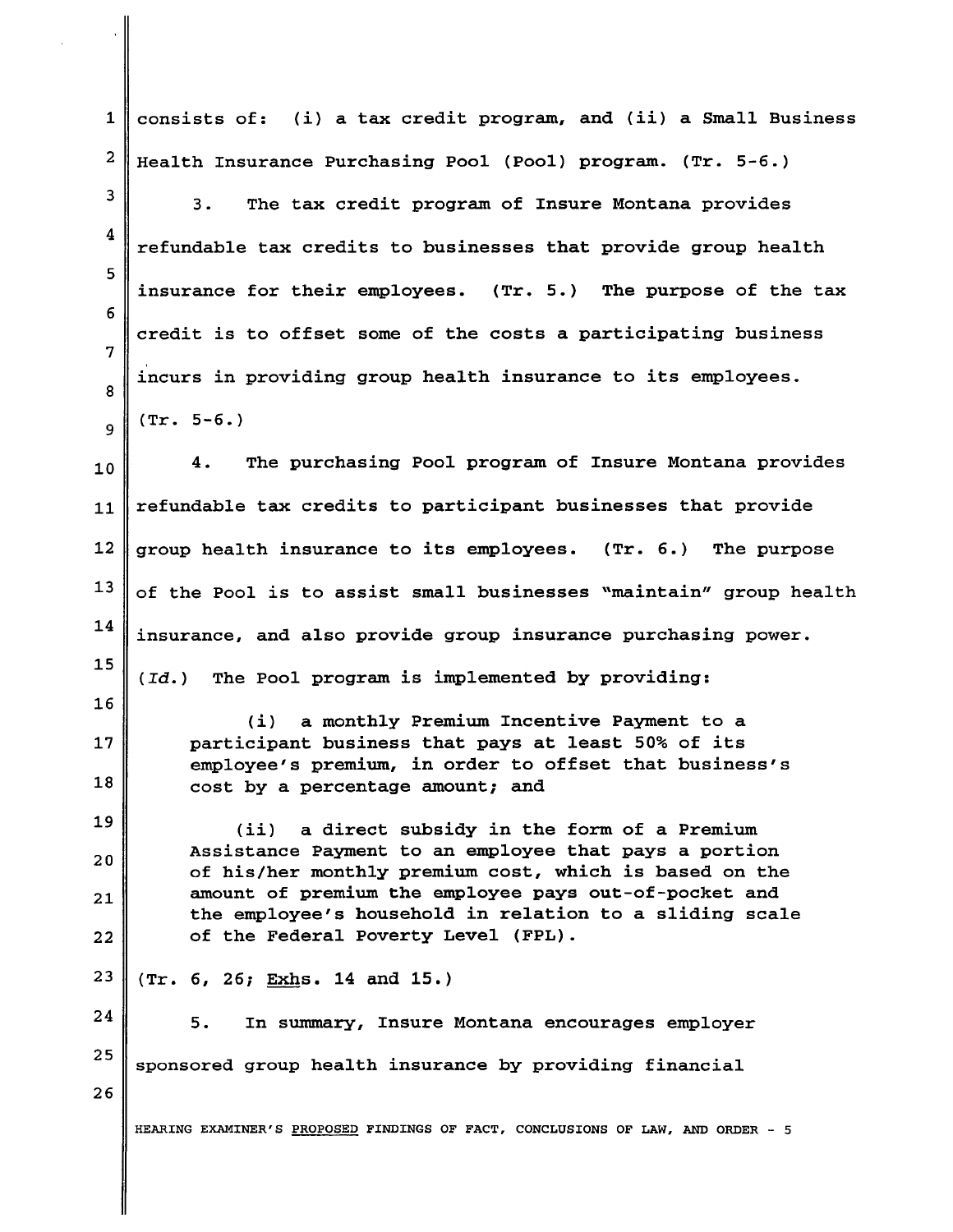$\mathbf 1$ 2 3 4 5 incentives in the form of refundabLe tax credits to businesses that provide group health insurance for their employees, or Premium Incentive Payments (PIP) to businesses and Premium Assistance Payments (PAP) to the employees when the employer elects to participate in the purchasing Pool.  $(Tr. 5-7.)$ 

5

18

7 8 9 10 11  $12$ 13 5. The Pool- has a Board of Directors (Board), four of which are appointed by the Governor and three by the Commissioner of Insurance (COI). (Tr. 7.) The Board exercises authority only over the Pool aspect of the Program. (Id.) The Board develops the Pool's Plan of Operation which incLudes each of the respective calcuLation methodoLogies for the PIP and PAP. (Tr. 7, 9-10, 30; Exh. L4.\

14 15 L6 17 7. As Director of the Program, Sark serves the Board, sets policies, responds to legislative audits, and supervises staff, incLuding purchasing pool speciaLists, tax credit specialists, business analysts, and auditors. (Tr. 3-4-)

19 20 2L 22 23 8. Since inception of the Program, a participating employer must pay at least fifty percent (50%) of the employeeonly premium amount of the plan that the business chooses to offer to its employees in order to qualify for PIPs.  $(Tr. 30-32)$ Exhs. L4, 15, and H. )

24 25 26 9. The PIP incentive payment to the business is based on the employee premium. (Tr. 9.) If the employer (business) pays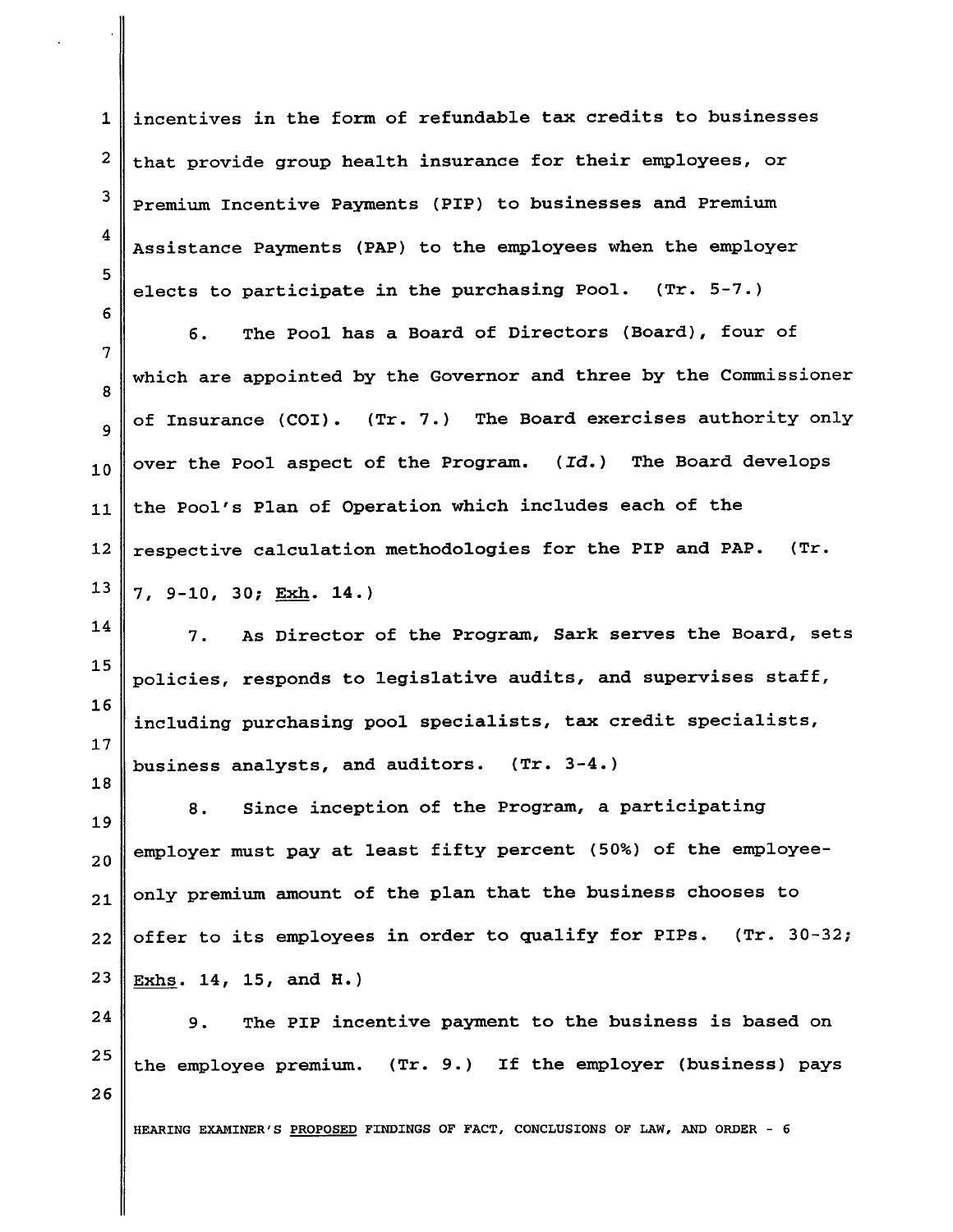L 2 3 4 5 6 one-half of the employee-only premium, the business receives onehalf of its contribution (or one-quarter of the employee-only premium) as a PIP.  $(\text{Id.})$  As an example, if the premium amount for an employee was \$500 per month, and the business owner paid 5250 per month of that premium, the PIP incentive payment to the business would be \$125.  $(Tr.9; Exhs. 14 (p. 5)$  and H.)

8 9 10 11 13 L4 15 L6 L7 18 10. The PAP subsidy payment to the employee is based the amount of the employee's out-of-pocket cost for the premium multiplied by the percentage amount for which the employee is eligible based on the employee's household income. (Tr. 10.) Using comparative figures from the previous (PIP) example, if the premium amount for an empLoyee was \$500 per month and the business was paying one-half of that premium, the employee's outof-pocket cost would be \$250.  $(\text{Id.})$  If the employee's household income qualified the employee for a 50% PAP payment, the premium assistance subsidy would be  $$125.$  (Id.)

19 20 2L 11. Prior to April 2010, MeLin & Associates Insurance Agency (Melin & Associates) participated in the Program. (Stip. Fact  $1.$ )

22 23 24 25 !2. tn its initiaL application in 2005 for plan year 2007, Melin & Associates indicated that the employer contributed 50% of the employee-only premiums. (Tr. 13.) In renewal applications submitted in 2007 and 2008 ( $Id.$  ), Melin & Associates did not

HEARING EXAMINER'S PROPOSED FINDINGS OF FACT, CONCLUSIONS OF LAW, AND ORDER - 7

12

26

7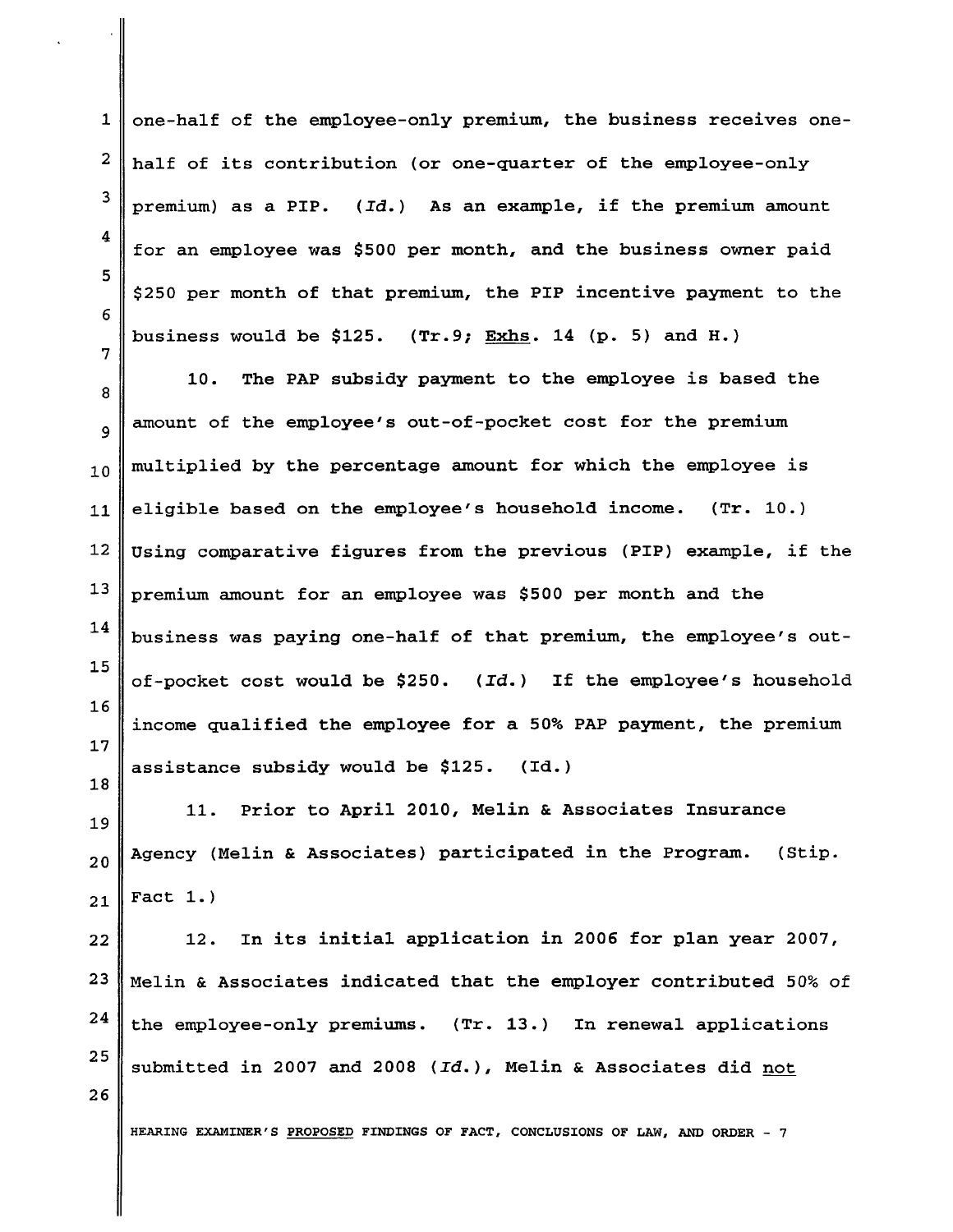change its employer contribution from 50% toward the employeeonly premium. ("Respondent's Review of Findings of Fact by Jennifer Massman" re: proposed Finding of Fact 9.)

13. In its renewal application for health plan year 2009, Melin & Associates indicated that it contributed 50% toward the employee-only premium. (Tr. 14-15; Exh. 1.)

8 9 10 11 12 13 L4 L4. In April- 2010, Melin & Associates notified Insure Montana's staff that the business was reorganizing and changing its name to Big Sky Insurance Associates, LLC (Big Sky Insurance) and that three new employees, including Cheryl Lanphear (Lanphear), would be added to its coverage with the Program. (Stip. Fact. 2; Tr. 16; Exhs 2-3.) Lanphear received a June 1, 2010, effective date. (Id.)

15 L6 L7 18 19 20 15. The ApriL 20LO, letter regarding the reorganization of the business and employee additions did not indicate that Big Sky Insurance wanted to change the amount of the employer contribution toward the employee-only premium from 50%. (Tr. 16;  $Exh. 2.$ 

2L 22 23 24 25 15. The Insure Montana Purchasing PooJ- Change Report Form submitted by Big Sky Insurance to add Lanphear as a covered employee also did not indicate a change from 50% in the employer contribution toward the employee-only premium.  $(Tr. 16-17)$ Exh. 3. )

26

1

2

3

4

5

6

7